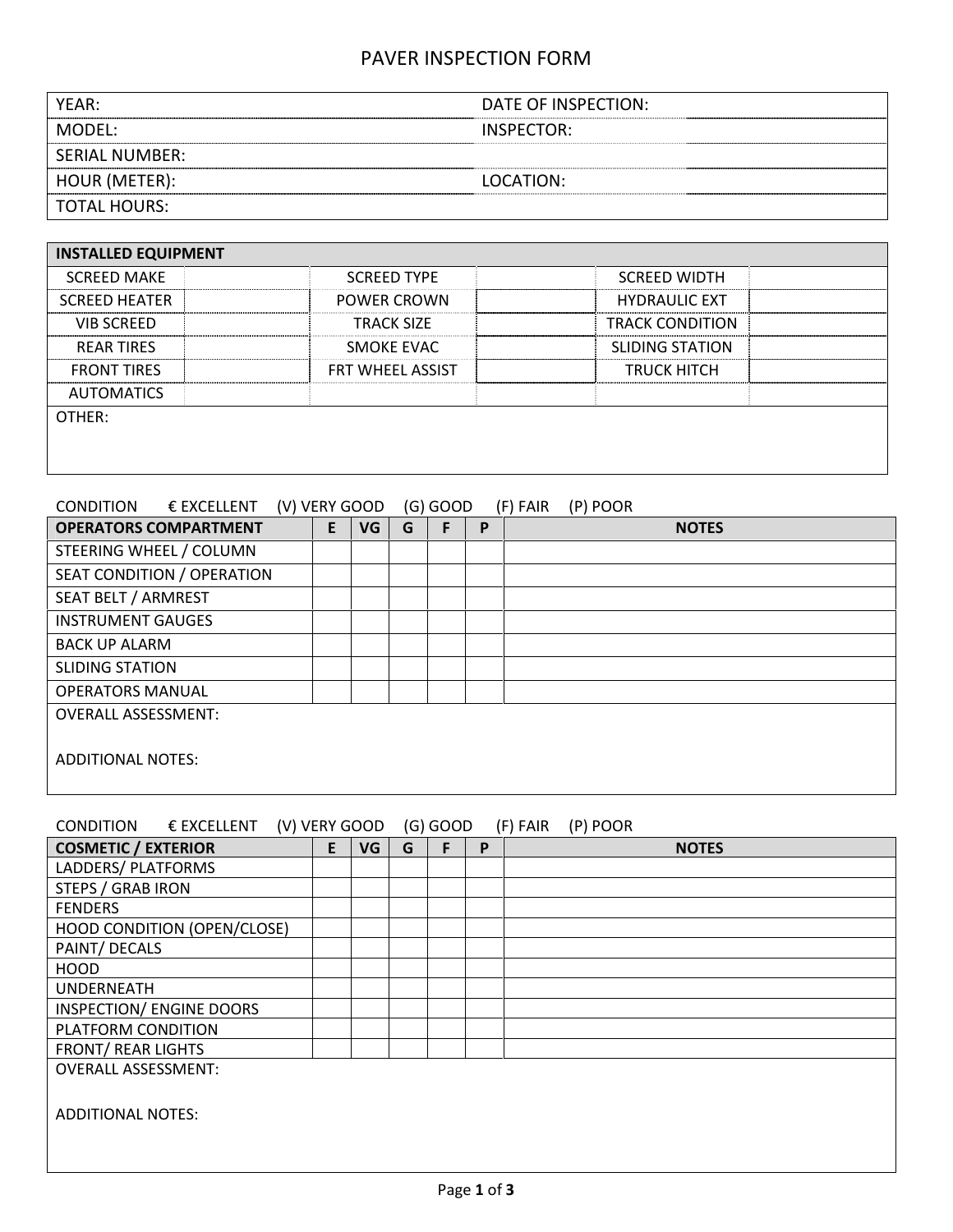#### PAVER INSPECTION FORM

| (E) EXCELLENT<br><b>CONDITION</b> | (V) VERY GOOD |           |   | $(G)$ GOOD |   | (P) POOR<br>(F) FAIR |
|-----------------------------------|---------------|-----------|---|------------|---|----------------------|
| <b>STRUCTURAL</b>                 | E             | VG        | G | F          | P | <b>NOTES</b>         |
| STRUCTURAL DAMAGE                 |               |           |   |            |   |                      |
| <b>FRAME/ CRACK REPAIRS</b>       |               |           |   |            |   |                      |
| <b>STEERING CYLINDER PINS</b>     |               |           |   |            |   |                      |
| <b>SCREED LIFT CYLINDERS</b>      |               |           |   |            |   |                      |
| <b>HOPPERS HINGES</b>             |               |           |   |            |   |                      |
| <b>HOPPER STRUCTURE</b>           |               |           |   |            |   |                      |
| <b>DRAFT ARM</b>                  |               |           |   |            |   |                      |
| <b>OVERALL ASSESSMENT:</b>        |               |           |   |            |   |                      |
|                                   |               |           |   |            |   |                      |
| <b>ADDITIONAL NOTES:</b>          |               |           |   |            |   |                      |
|                                   |               |           |   |            |   |                      |
|                                   |               |           |   |            |   |                      |
|                                   |               |           |   |            |   |                      |
| <b>CONDITION</b><br>(E) EXCELLENT | (V) VERY GOOD |           |   | $(G)$ GOOD |   | (P) POOR<br>(F) FAIR |
| <b>POWERTRAIN</b>                 | E             | <b>VG</b> | G | F          | P | <b>NOTES</b>         |
| <b>ENGINE MAKE/ MODEL</b>         |               |           |   |            |   |                      |
| <b>EPI TIER</b>                   |               |           |   |            |   |                      |
| ENGINE S/N                        |               |           |   |            |   |                      |
| SMOKE/ BLOW BY                    |               |           |   |            |   |                      |
| ENGINE OIL LEVEL CONDITION        |               |           |   |            |   |                      |
| <b>ENGINE OIL LEAKS</b>           |               |           |   |            |   |                      |

OVERALL ASSESSMENT:

COOLAN T LEVEL CONDITION

DRIVE OPERATION (TESTED?) DRIVE CONTROLS/ LINKAGE

ADDITIONAL NOTES:

RADIATOR CAP

BELTS/ HOSES

TURBO EITHER DRIVE TYPE

BRAKES PARK BRAKE

## CONDITION (E) EXCELLENT (V) VERY GOOD (G) GOOD (F) FAIR (P) POOR

| <b>SCREED/HOPPER</b>           | VG | G | F | D | <b>NOTES</b> |
|--------------------------------|----|---|---|---|--------------|
| <b>SCREED BRAND/ TYPE</b>      |    |   |   |   |              |
| <b>SCREED STIKE-OFFS</b>       |    |   |   |   |              |
| <b>SCREED PLATES CONDITION</b> |    |   |   |   |              |
| <b>SCREED CONDITION</b>        |    |   |   |   |              |
| <b>AUGER CONDITION</b>         |    |   |   |   |              |
| <b>HOPPER CONDITION</b>        |    |   |   |   |              |
| <b>CONVEYOR OPERATION</b>      |    |   |   |   |              |
| <b>FLIGHT CONDITION</b>        |    |   |   |   |              |